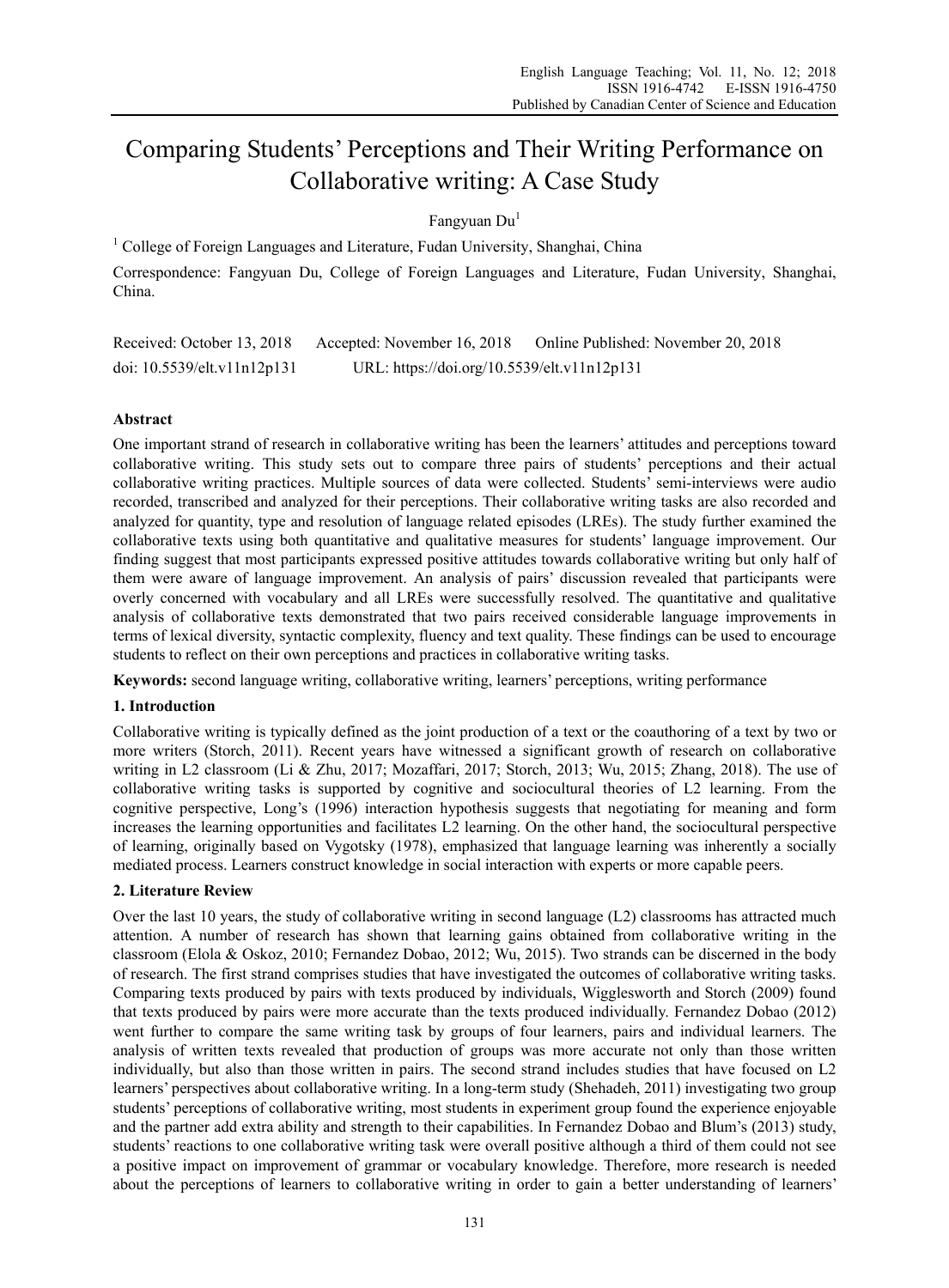observed behavior and language learning outcomes of collaborative writing tasks.

However, existing research has focused on language learning opportunities in collaboration, but no research has compared the students' perceptions regarding language use/improvement with the actual collaborative tasks they complete. To date, no research has been done in L2 research to compare students' perceptions, their observed behavior and their writing outcomes of collaborative writing tasks. This study aims to take a close look at the interactions between learners' perceptions about their language improvement and their collaborative writing products. Specifically, they study addressed the following questions:

1) What are the students' perceptions about collaborative writing tasks?

2) What are the students' actual collaborative writing practices?

3) What is the relationship between students' perceptions and their actual collaborative writing practices?

## **3. Method**

#### *3.1 Participants*

Three dyads were selected from a pool of 69 students who enrolled in a semester-long essay-writing course. They were from a variety of majors and had studied English as a foreign language for at least seven years. The majority of them were freshmen or sophomores in their early twenties. Three dyads were selected based on their L2 writing proficiency and their participation in the interviews. The proficiency level of first dyad was intermediate and upper intermediate, while that of the second and third dyad were upper intermediate and lower intermediate as well as intermediate and intermediate.

## *3.2 Procedures*

The participants were asked to finish four collaborative writing tasks during weeks five, eight, eleven and fourteen of a 16-week EFL writing course. Specifically, they need to respond to a writing task in pairs and write one paragraph collaboratively in 20 minutes. The format and type of four writing tasks were the same, consisting of mainly argumentative writing (a controversial topic). In week one, students were informed about the class arrangements and required to find a partner. All the discussions in the collaborative writing tasks were audiotaped. For the purpose of this paper, three pairs were interviewed at the end of the semester in order to elicit participants' perceptions.

#### *3.3 Data Analysis*

Following Swain and Lapkin (1998), transcriptions of students' collaborative writing tasks were analyzed for language related episodes (LREs). LREs are usually defined as the dialogue in which students explicitly pay attention to language, question their language use or correct themselves or others. Based on their focus on grammar or vocabulary, LREs are classified as either form-focused or lexis-focused. According to their outcome, LREs are also divided into correctly resolved, unresolved or incorrectly resolved. (Storch, 2013)

To demonstrate the types and outcome of LREs, three examples from the data are given below. Excerpt 1 is a lexis-focused LRE dealing with word choice. In this case, speaker A looked for the correct translation of 延伸. Speaker B gave the word "Board" but speaker did not accept it. Instead, speaker A came up with another word "extending" and speaker B agreed. Therefore, this LRE was correctly resolved.

Excerpt 1: Lexis-focused LRE/Correctly resolved LRE

Speaker A: Yes, yes. For example, let me check it on the Internet for 延伸.

Speaker B: Board. I think board is OK. BOARD

Speaker A: extending, extending.

Speaker B: em. Extend. This is OK, too.

Speaker A: extension. This strengthen extension of our ability.

Excerpt 2 is also a lexis-focused LRE with word choice. Speaker A came up with the phrase "big data time" but speaker B changed the word "data" as "digital". Speaker B accepted it and wrote down the wrong expression "big digital time". Therefore, this LRE was incorrectly resolved.

Excerpt 2: Lexis-focused LRE/Incorrectly resolved LRE

Speaker A: so write, just write with the help of technology students can learn more information.. data..

Speaker B: Nowadays is a…不不不…the world is a…step to a..

Speaker A: big data time.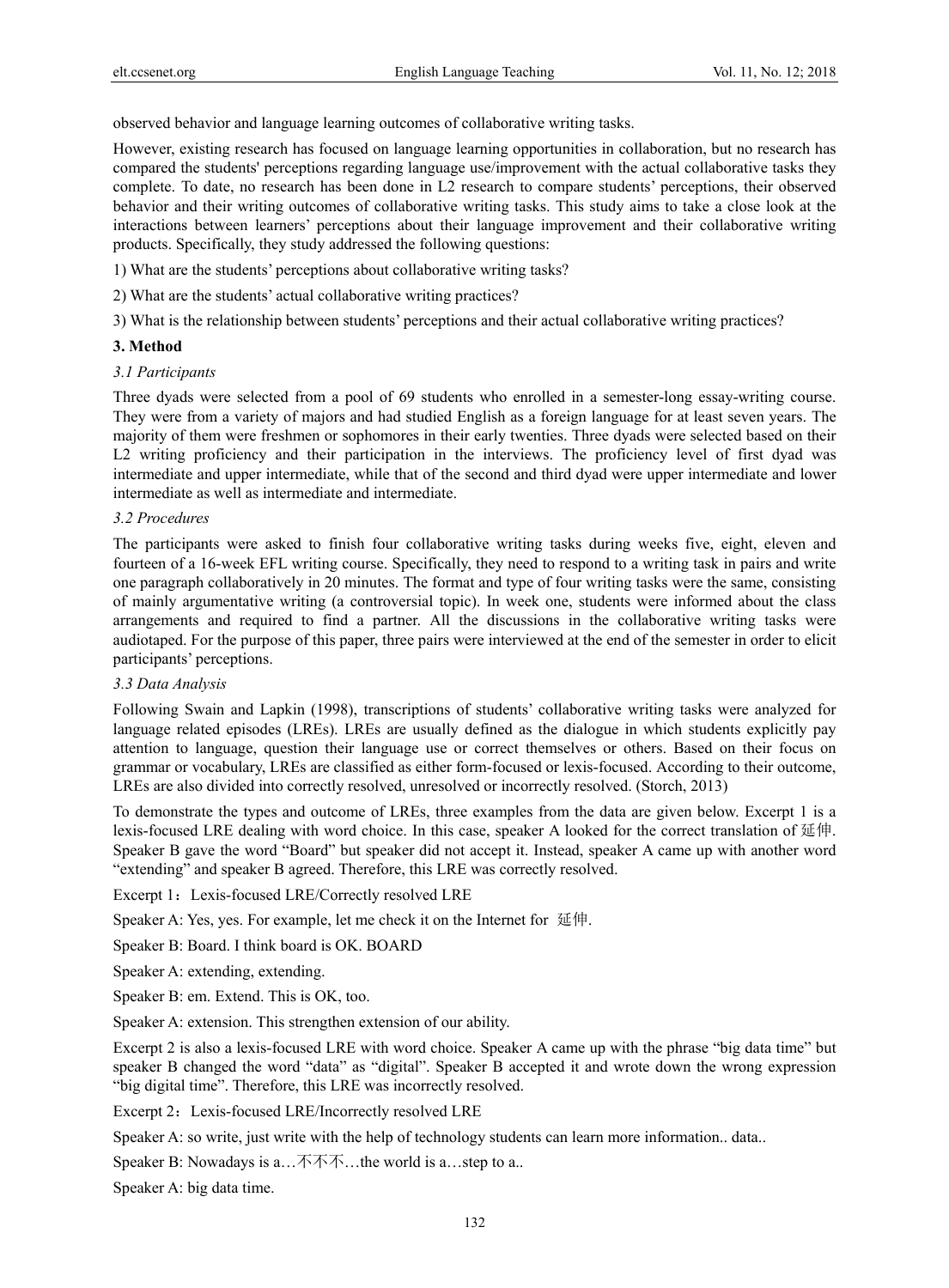Speaker B: big data time? digital.

Speaker A: oh, yeah, digital, big digital time.

Excerpt 3 is a form-focused LRE. Speaker B first gave two suggestions but speaker A ignored. Then speaker B suggested making a contrast but speaker A resisted it by giving a reason. Therefore, this LRE was unresolved.

Excerpt 3: Form-focused LRE/ unresolved LRE

Speaker B: We can just say there is a hypothetic

Speaker B: En…we can just say for example

Speaker A: To write a paper

Speaker A: A few decades ago, the only access to getting relevant information for writing a paper is to search in the library. It costs a lot of time. In contrast, with Internet and some digital devices.

Speaker B: So we can just make a contrast between the former and the latter.

Speaker A: The latter? But before 'the latter' we need 'the former'. We did not write a 'former'. We just say…it is convenient to search it on the internet. In addition, …

The in-class collaborative writing texts were analyzed for lexical diversity, syntactic complexity, fluency, accuracy and text quality. We used two lexical diversity measures obtained from the computational tool Lexical Complexity Analyzer (Lu, 2012): number of different words (NDW), corrected type-token ratio (CTTR). NDW is a straightforward measure of lexical variation. While dependent on the length of the language sample, it is still useful for language samples in this study (around 100 words). CTTR refers to corrected type-token ratio. Type-token ratio (TTR), the ratio of the number of word types to the number of words in a text, is widely used in second language acquisition. Although TTR has been criticized for the decrease of ratio as the size of the sample increases, CTTR has been proved to validly predict lexical diversity (Lu, 2012).

For syntactic complexity and fluency, we used the L2 Syntactic Complexity Analyzer (Lu, 2010), which automatically analyzes syntactic measures of L2 writing. Syntactic complexity was measured in three ways: mean length of clause, mean length of T-unit, and clauses per T-unit; fluency was measured as average number of words, T-units and clauses per text. Most studies regarded a clause as a structure with a subject and a finite verb, including independent, adjective, adverbial, and nominal clause (Lu, 2011). T-unit is consistently defined as "one main clause plus any subordinate clause or non-clausal structure that is attached to or embedded in it" (Hunt, 1970, P.4). Following previous research (Fernandez Dobao, 2012; Wigglesworth & Storch, 2009), accuracy was assessed using the number of error-free T-units and error-free clauses.

A text quality criteria containing three five-point band descriptors (i.e. content, organization, language) was developed. The band descriptors for content, organization and language were adapted from IELTS's writing task 2 assessment criteria. Furthermore, interviews of 12 students were transcribed, coded and analyzed.

## **4. Results**

## *4.1 What Are the Students' Perceptions About Collaborative Writing Tasks?*

This section reports on participants' perceptions. These perceptions were organized into two themes. Table 1 outlines their general attitudes and perceived writing improvement. Overall, participants expressed positive attitudes towards collaborative writing tasks, with only one showed unfavorable attitude. However, three participants were not aware of any writing improvement, content, grammar or vocabulary in particular. Two of them were in one pair with same proficiency level and another one was an upper intermediate participant with a lower intermediate partner.

Specifically, Jiao and Ma thought collaborative writing improved their sentence structure and helped them write longer in a limited time, respectively. Wu, who was the only one showing negative attitude in this study, complained that his partner could not express himself very clearly in English, which prevented them from sharing ideas with each other. In contrast, his partner Chen held a positive attitude and reported it helped pool ideas together but not learn grammar or vocabulary. He said, "learning vocabulary is mainly from reading out of classroom instead of writing." The last pair, Yang and Yu, both in the same proficiency level, although expressed positive attitudes, did not gain writing improvement in terms of grammar or vocabulary.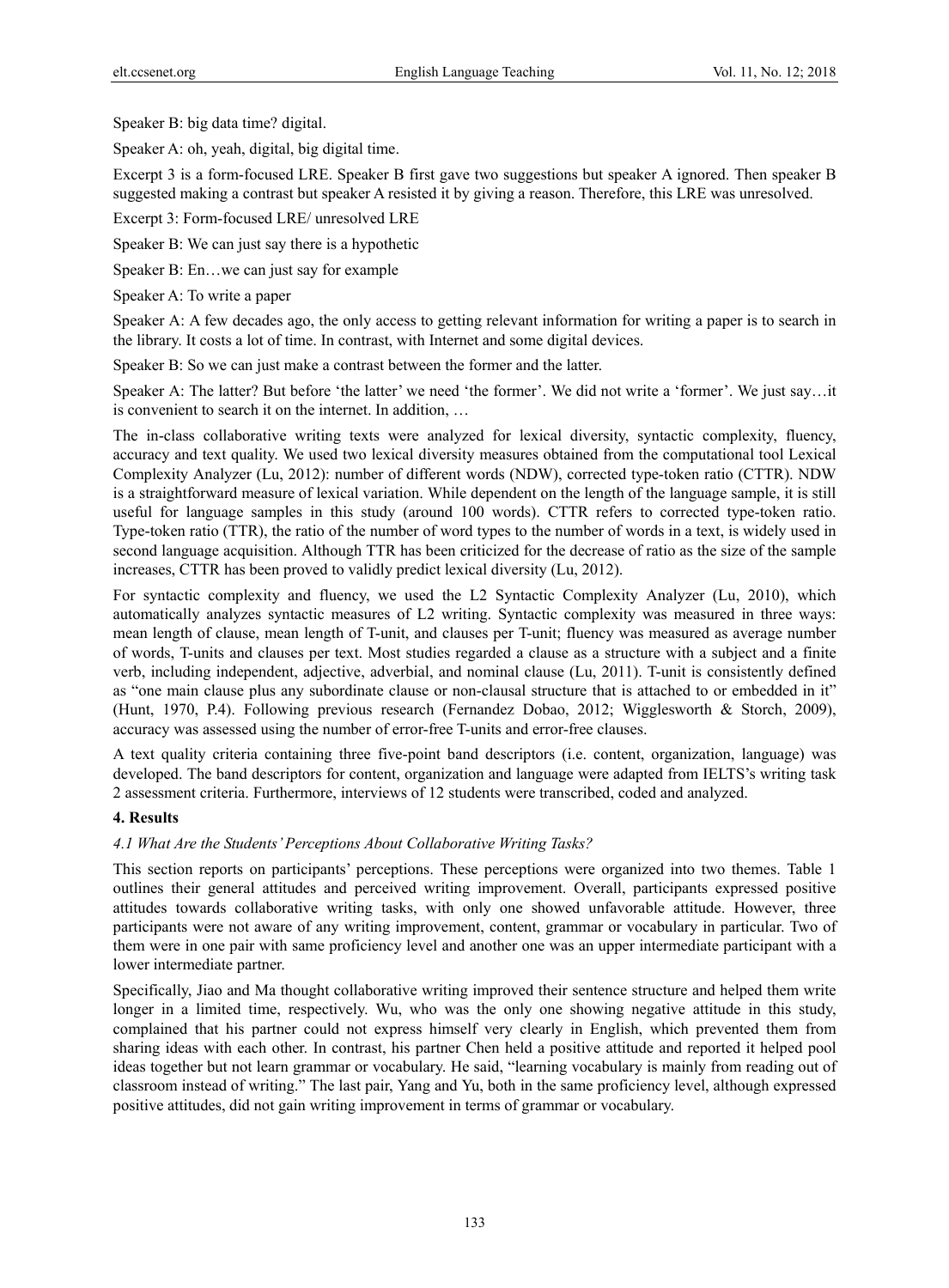| Name        | <b>Proficiency level</b> | <b>General attitudes</b> | Perceived writing improvement            |
|-------------|--------------------------|--------------------------|------------------------------------------|
| Jiao        | Intermediate             | Positive                 | Grammar, particularly sentence structure |
| Ma          | Upper intermediate       | Positive                 | Writing longer                           |
| Wu          | Upper intermediate       | Negative                 | No                                       |
| <b>Chen</b> | Lower intermediate       | Positive                 | Content, not grammar or vocabulary       |
| Yang        | Intermediate             | Positive                 | No                                       |
| Yu          | Intermediate             | Positive                 | No                                       |

Table 1. Students' perceptions about collaborative writing tasks

#### *4.2 What Are the Students' Actual Collaborative Writing Practices?*

An analysis of pairs' discussion revealed that participants were overly concerned with vocabulary rather than grammar and all of LREs were correctly resolved (see Table 2). It was difficult to establish whether the amount of time spend on language correlated to grammar accuracy and lexical diversity. For example, Yang and Yu, who achieved lowest accuracy and complexity scores, produced most LREs among three pairs.

Table 2. Number, type and outcome of LREs

| <b>Name</b> | <b>LREs</b> |        | <b>LREs</b> |        | Number of form-focused Number of lexis-focused Number of correctly resolved<br><b>LREs</b> |        |
|-------------|-------------|--------|-------------|--------|--------------------------------------------------------------------------------------------|--------|
|             | Time 1      | Time 4 | Time 1      | Time 4 | Time 1                                                                                     | Time 4 |
| Jiao & Ma   |             |        |             |        |                                                                                            |        |
| Wu & Chen   | 0           |        |             |        |                                                                                            |        |
| Yang & Yu   |             |        |             |        |                                                                                            |        |

Table 3 summarizes the results of the quantitative and qualitative analysis for the three pairs. The descriptive statistics revealed that lexical diversity increased from the Time 1 to Time 4. In terms of sentence complexity, three pairs tended to write more complex sentences, as measured by mean length of T-unit, mean length of clause, and clauses per T-unit. The mean length of T-unit and clause was much longer in fourth time for two pairs, Jiao and Ma and Yang and Yu. The T-units in the texts produced by Jiao and Mao were not only longer but also contained on average almost two clauses (1.17). However, the results of the above three measures were quite the opposite for Wu and Chen, even though they wrote longer texts. For fluency, three pairs tended to compose longer texts in fourth collaborative writing task (at the end of the semester) compared with the first time, even though we did not see much changes in T-units and clauses for two pairs, Jiao and Ma, Yang and Yu. In terms of accuracy, texts produced in fourth time seemed more or less the same with those produced in first time, with Wu and Chen wrote 100% correct sentences for both times and the other pairs wrote one clause wrong for each time. Most of these errors related to omission of sentence elements in complex sentence. Additionally, the qualitative scores for all three pairs were improved in total scores in fourth time. What is interesting to note is that each pair received higher score either in content or organization or both, but not in language.

Table 3. Quantitative and qualitative analysis of collaborative writing texts

| <b>Measures</b>             | Jiao & Ma |        | Wu & Chen |        | Yang & Yu |        |
|-----------------------------|-----------|--------|-----------|--------|-----------|--------|
|                             | Time 1    | Time 4 | Time 1    | Time 4 | Time 1    | Time 4 |
| <b>Lexical diversity</b>    |           |        |           |        |           |        |
| Number of different words   | 57        | 81     | 65        | 81     | 52        | 60     |
| Corrected type-token ratio  | 4.35      | 4.91   | 4.9       | 5.36   | 4.46      | 4.74   |
| <b>Syntactic complexity</b> |           |        |           |        |           |        |
| Mean length of T-unit       | 12        | 19.43  | 14.67     | 11.4   | 11        | 16     |
| Mean length of clause       | 7.64      | 11.33  | 7.33      | 8.14   | 8.25      | 10     |
|                             |           |        |           |        |           |        |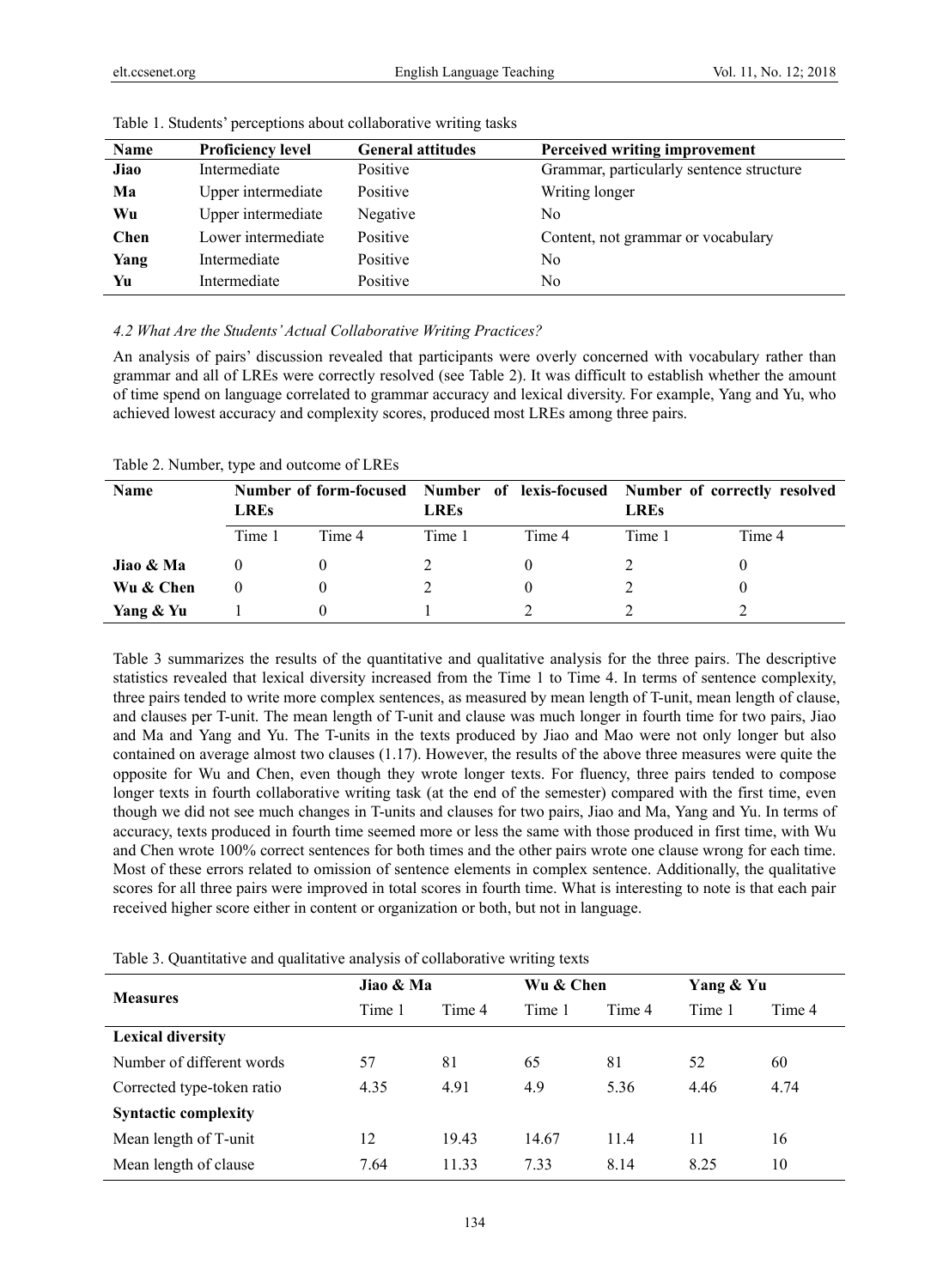| Clauses per T-unit  | 1.57 | 1.71 | 2  | 1.4 | 1.33 | 1.6            |
|---------------------|------|------|----|-----|------|----------------|
| <b>Fluency</b>      |      |      |    |     |      |                |
| Word count          | 84   | 136  | 88 | 114 | 66   | 80             |
| T-units             | 7    | 7    | 6  | 10  | 6    | 5              |
| Clauses             | 11   | 12   | 12 | 14  | 8    | 8              |
| Accuracy            |      |      |    |     |      |                |
| Error free T-units  | 7    | 6    | 6  | 10  | 5    | $\overline{4}$ |
| Error free clauses  | 11   | 11   | 12 | 14  | 7    | 7              |
| <b>Text quality</b> |      |      |    |     |      |                |
| Total score         | 7    | 7.8  | 8  | 8.7 | 6    | 6.3            |
| Content             | 7    | 8    | 8  | 9   | 6    | 6              |
| Organization        | 7    | 8    | 8  | 9   | 6    | 7              |
| Language            | 7    | 7.5  | 8  | 8   | 6    | 6              |

*4.3 What Is the Relationship Between Students' Perceptions and Their Actual Collaborative Writing Practices?* 

Table 4 outlines the comparison between students' perceptions about collaborative writing and their actual collaborative writing performance. The perceptions are categorized by general attitudes and perceived writing improvements. Each perception is compared to whether it was observed in the actual writing performance or not.

| Table 4. Participants' perceived writing improvement and their actual performances |  |  |  |  |  |  |  |  |
|------------------------------------------------------------------------------------|--|--|--|--|--|--|--|--|
|------------------------------------------------------------------------------------|--|--|--|--|--|--|--|--|

| Name | <b>Perceived writing improvements</b>    | <b>Collaborative writing texts</b> |                    |            |  |
|------|------------------------------------------|------------------------------------|--------------------|------------|--|
|      |                                          | Content                            | Sentence structure | Vocabulary |  |
| Jiao | Grammar, particularly sentence structure | $\mathbf 0$                        |                    | $\times$   |  |
| Ma   | Writing longer                           |                                    | $\mathbf 0$        | $\times$   |  |
| Wu   | No                                       | $\times$                           | $\mathcal{N}$      |            |  |
| Chen | Content, not grammar or vocabulary       |                                    |                    |            |  |
| Yang | No                                       | $\mathbf{o}$                       | $\times$           | $\times$   |  |
| Yu   | No                                       | $\Omega$                           | ×                  | $\times$   |  |

Notes: $\sqrt{\ }$  observed;  $\times$  not observed; o= not mentioned.

As Table 4 indicated, although some of perceived writing improvements converged with their actual writing texts, there were also a lot of elements in their actual writings that tended to diverge from their own thinking. For Yang and Yu, they both stated no vocabulary or grammar improvement in their collaborative writing texts. However, quantitative and qualitative analysis of their writing proved that they wrote more different words and longer T-units and clauses and also gained improvement in organization. On the contrary, for Wu and Chen, there was mainly convergence with their collaborative writing texts. For instance, they both felt the collaborative writing experience did not enhance their writing ability and it was observed in their writing texts. For Jiao & Ma, while their perception of sentence structure and content corresponded to their collaborative writing texts respectively, they did not realize their lexical improvement from Time 1 to Time 4.

# **5. Discussions**

Overall, the findings suggest that three pairs' perceived writing improvements partly converge with their actual writing texts. For Wu and Chen, an upper intermediate student and a lower intermediate student, though their collaborative writing texts corresponded to their perceptions, the reasons may not be the same. As an upper intermediate student, Wu demonstrates a negative attitude toward the collaborative writing and may not learn grammar or vocabulary from his partner because of the proficiency level. L2 proficiency grouping has long received most research attention (Storch, 2011). Some research finds that learners may not regard pair work as a useful learning opportunity because their peers have a lower L2 proficiency (Storch, 2013). It could also be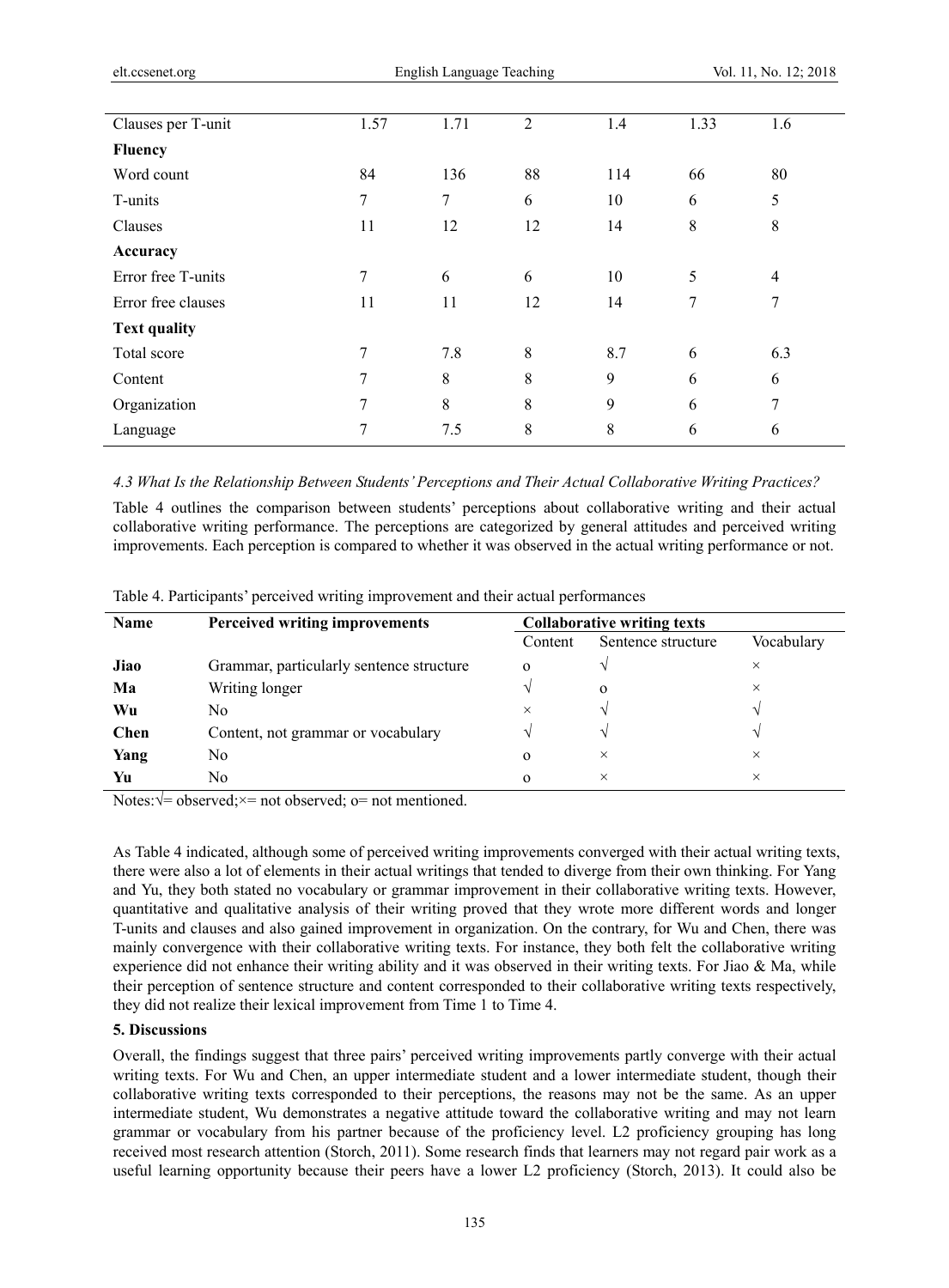accounted for Vygotsky's (1978) theory of learners' constructing knowledge with more capable individuals. By contrast, his partner, Chen, a lower intermediate student, though showing a positive attitude toward the collaborative writing task, may not learn grammar or vocabulary due to his participation in the task. From their actual writing texts with high scores, it seems likely that they were largely written by Wu, instead of Chen. In the interview, he also mentioned prioritizing meaning over form during the task. That's why Chen did not feel improvement in his own writing. Nevertheless, Chen's perception about content improvement through collaborative writing can be proved in their actual writing texts. He emphasized sharing ideas with the partner helped their writing in the interview. Learning from each other's ideas is an advantage frequently cited in the studies (Storch, 2005; Shehadeh, 2011; Wigglesworth & Storch, 2012; Fernandez Dobao et al., 2013).

Jiao & Ma is the most enthusiastic dyad among the three pairs. They both thought their writing abilities were largely enhanced and they did. A possible reason for Jiao's improvement in sentence structure could be related to her discussion with her partner, who is an upper intermediate learner. Jiao reported in the interview that her partner was good at coherence and cohesion and she learned a lot from her. This finding is consistent with previous study reporting that "engage them in cognitive processes that might be a source of L2 learning" (Shehadeh, 2011).

While some of participants' perceived writing improvements corresponded to the collaborative writing texts, some did not. For instance, though neither Yang nor Yu reported gaining vocabulary or grammar improvement through collaborative writing activities, their writing texts demonstrated development in syntactic complexity and lexical diversity. Possible reasons for divergence may be related to task types. Unlike other research using graphic/visual prompt or descriptive writing (Stroch 2005; Shehadeh 2011; Fernandez Dobao et al. 2013), this study adopted a different task type—argumentative writing. By using a controversial topic as a writing prompt, some students may focus more on the content instead of language. Yang also expressed the concern over the disagreement on the topic when they wrote collaboratively. It should be noted that Jiao & Ma also did not feel lexical development in their collaborative writing. The reason may be related to their belief that writing is not a tool for learning grammar or vocabulary. This is in line with the conclusion reached by Fernandez Dobao et al. (2013) that students did not think they could learn vocabulary or grammar while working with partners of the same or lower proficiency level.

From a pedagogical perspective, the difficult task facing writing teachers is how to group students based on their different proficiency levels, but at the same time ensure their language learning opportunities. Collaborative writing tasks combine a focus on language form and meaning (Storch, 2013). Besides the meaningful communications students have already enjoyed, teachers need to enhance students' motivation and engagement and to raise students' awareness of the potential and actual benefits of collaborative writing tasks in the EFL classroom.

#### **6. Conclusion**

The purpose of this case study was to examine the relationship between three pairs of EFL students' perceptions and their actual writing performance to collaborative writing tasks. Overall, the study reveals that their writing improvements were partly articulated in their perceptions. Further, some of the syntactic and lexical development in collaborative writing texts diverged from students' own thinking possibly because task types and students' proficiency levels. Therefore, language teachers need to encourage students to reflect on their perceptions and writing texts because collaborative writing provides learners with opportunities to learn through a discussion of the language they are using (Wigglesworth et al., 2012).

Our study has a number of limitations that should be followed up by further research. First, we cannot make general claims about collaborative writing tasks based on the three cases we have analyzed, though we believe they reflected issues highlighted in previous research. Future research will need to compare more students' reactions to different types of writing tasks. In addition, the scope of the present study could also be extended to the development of learners' perceptions over time.

## **References**

- Elola, I., & Oskoz, A. (2010). Collaborative writing: Fostering foreign language and writing convention development. *Language Learning & Technology, 14*(3), 51-71.
- Fernandez Dobao, A. (2012). Collaborative writing tasks in the L2 classroom: Comparing group, pair and individual work. *Journal of Second Language Writing, 21*(1), 40-58. https://doi.org/10.1016/j.jslw.2011. 12.002

Fernandez Dobao, A., & Blum, A. (2013). Collaborative writing in pairs and small groups: Learners' attitudes